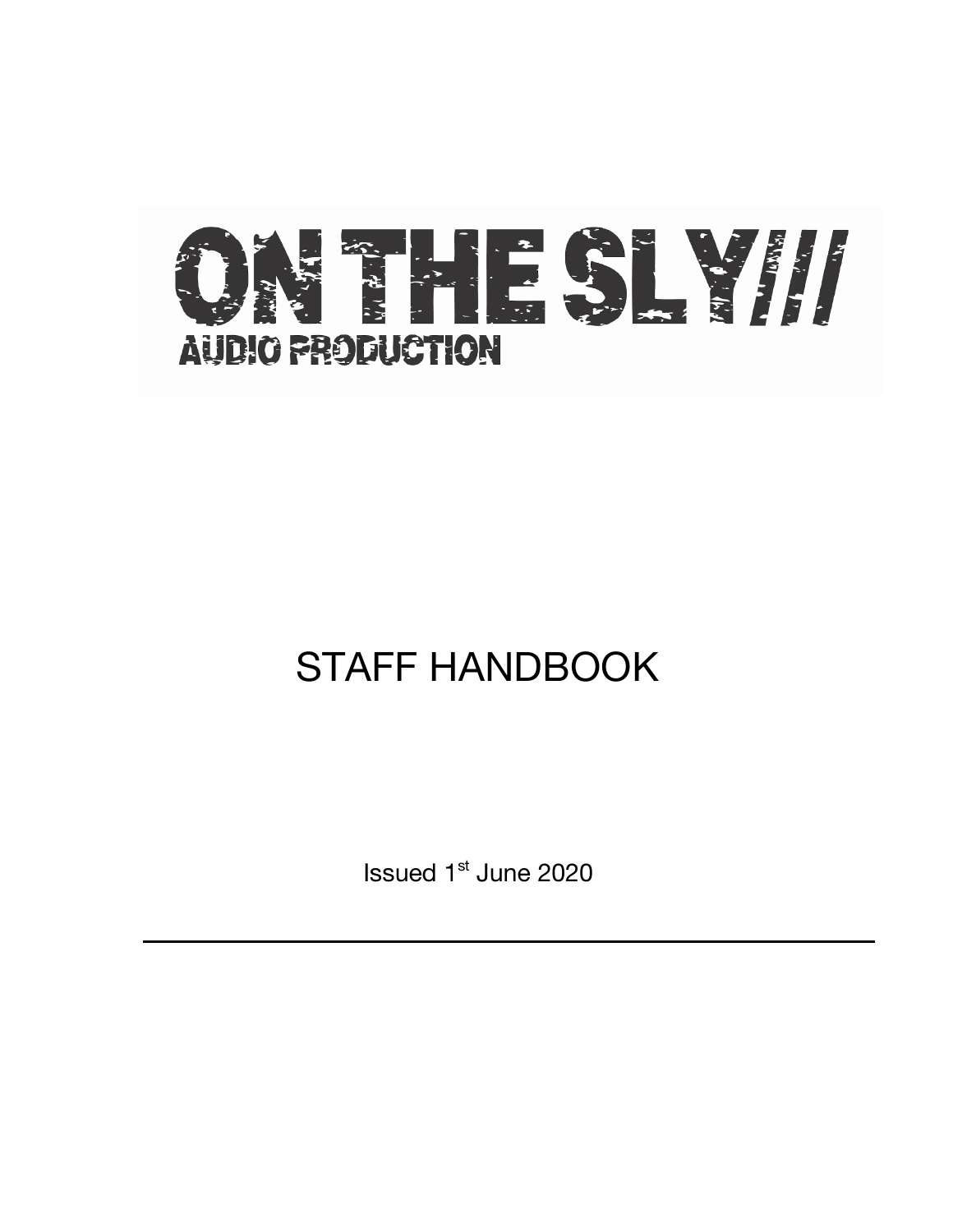# Table of Contents

| 01 - On The Sly - Who We Are and What We Do                   | 3  |
|---------------------------------------------------------------|----|
| 02 - Our Goal and Standards                                   | 3  |
| 03 - Our Values                                               | 3  |
| 04 - Our Culture / What to Expect                             | 8  |
| 05 - Your Career                                              | 10 |
| 06 - Your Health & Wellbeing                                  | 12 |
| 07 - Your Family                                              | 15 |
| 08 - Your Finances                                            | 17 |
| 09 - Our Support                                              | 20 |
| <b>Appendix 1 - Confirmation of Receipt of Staff Handbook</b> | 21 |

# Welcome to the On The Sly Staff Handbook.

At On The Sly we are committed to attracting, developing and retaining the best and brightest people by making it a great place to work. We are very pleased that you have chosen to work for On The Sly and we hope that your time with us will be long, fulfilling and happy.

The On The Sly Employment Handbook is intended to explain how the Company will provide support to enable you to grow and develop, what we expect from you and what you can expect from us. It covers the general details of our Company policies and procedures, as well as some of the benefits of being part of the Company.

The Company keeps up to date with any changes to the law and general practice, and where appropriate, amendments to this handbook will be made. An up to date version of this guide may be found on our servers and employees will be notified of any updates. All employees should read through this document carefully and any questions should be directed to the directors.

David Wakefield Chris Thorpe Dan Snaith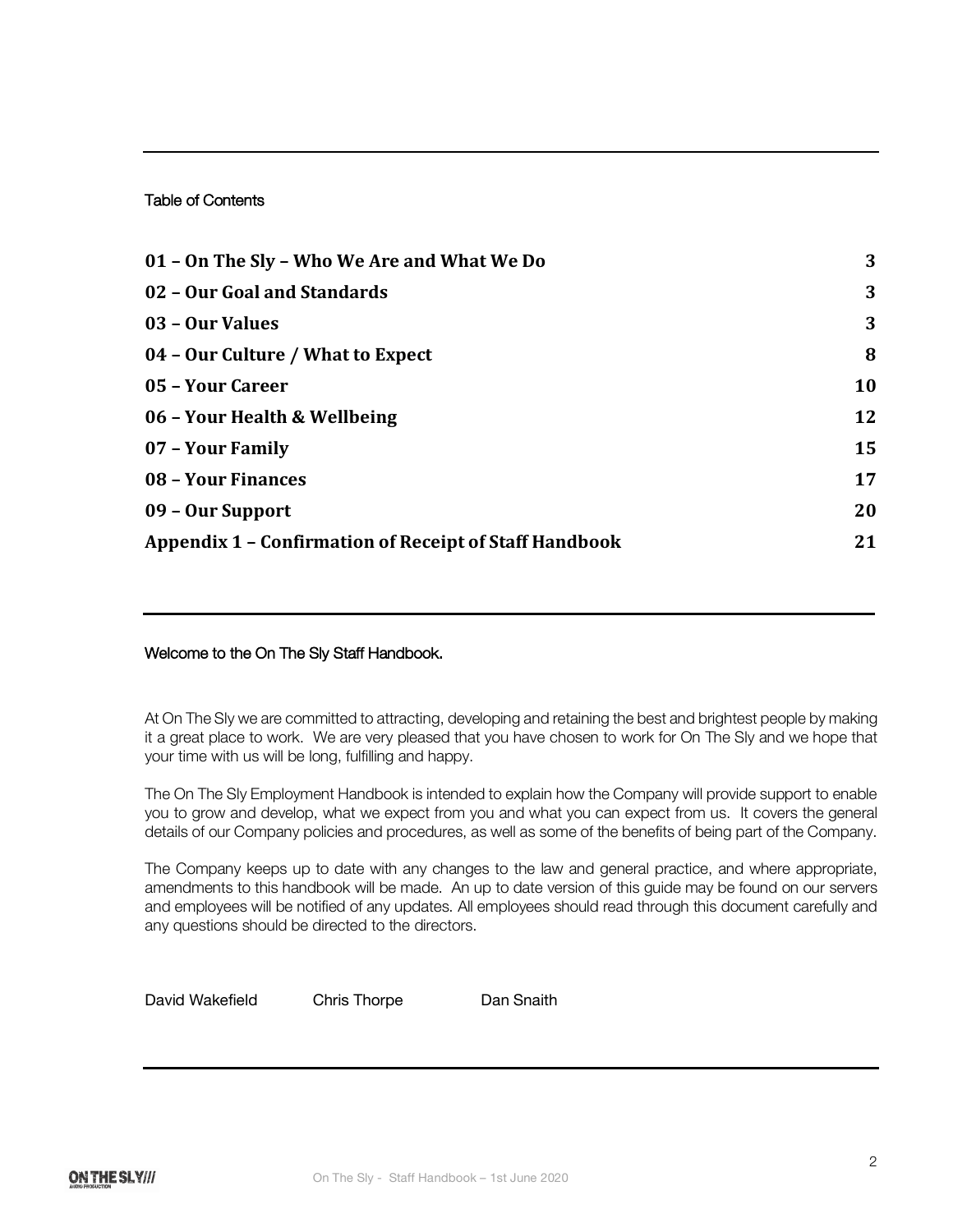# 01 – On The Sly – Who We Are and What We Do

We're famous around the world for audio branding, radio imaging, song intros, jingles, custom music, trailers and custom sonic solutions. Servicing the world's biggest brands and led by a bunch of misfits consisting of David Wakefield, Chris Thorpe and Dan Snaith – powered by a team of kick ass composers, producers and voice artists.

# 02 – Our Goal and Standards

We are dedicated to creating top quality and innovative audio solutions and spreading the word through our clients and fans.

Our company standards are the rules that let us know what we can expect of one another and enable us to operate effectively as a team. They're not intended to get in the way but instead facilitate a positive experience for all of us working at On The Sly. If we all adhere to these basic expectations, we can focus our time and attention on the work we do best.

If you have questions about any of the standards or the Company's expectations of you, please discuss these with your line manager or a member of the HR Team.

# 03 – Our Values

- Freedom to be creative, to come up with new ideas, to do things differently and to be ourselves.
- Dedication to creating the highest quality output.
- Care for our clients and products and those in our team.
- Above everything else, to have a passion for audio.

#### Timekeeping & Attendance

We recognise that life (and transport) can sometimes delay your arrival but persistent poor timekeeping means that colleagues are put under pressure to cover your duties.

Persistent poor timekeeping is not acceptable and will therefore be treated as a potential disciplinary offence under our disciplinary procedures. It is your responsibility to make sure that you are at your desk and ready to start work at your scheduled starting time.

#### Personal Performance

Every role at On The Sly is key to the success of the company and by pulling together as a team and delivering within our fields of expertise we can enjoy collective success.

We hope that you'll always perform well in your job and meet the high standards we expect at On The Sly. But,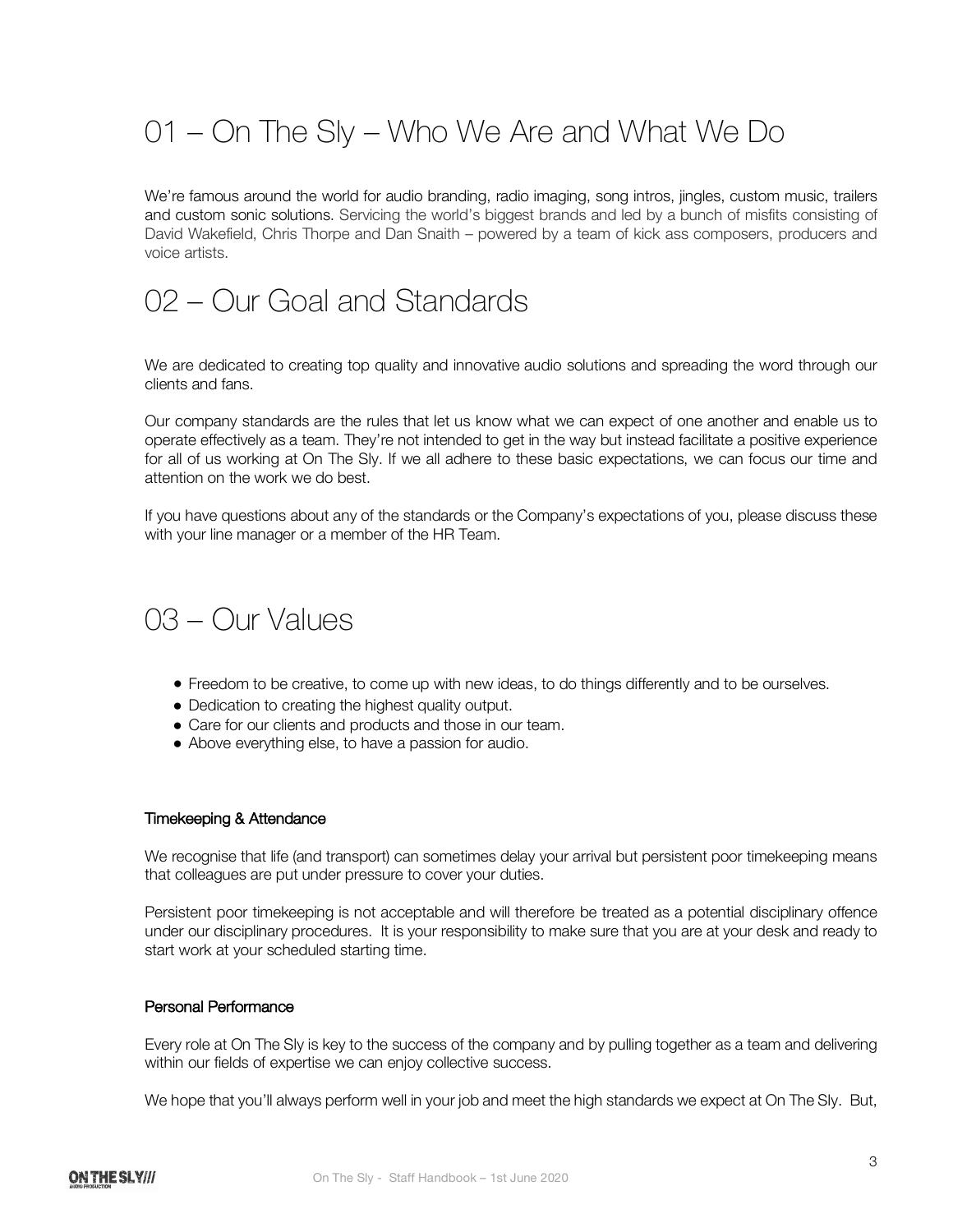if your performance falls below our expectations, we'll discuss and address any issues with you in a fair and supportive way, to help you improve and maintain your level of performance. Wherever we can, we'll try to resolve performance issues informally through discussion with your line manager.

If a medical condition or disability may affect your performance at work, talk to your manager so they understand the issue and they'll look at how they can support you.

In cases where performance doesn't show signs of improvement, the Performance Policy and Procedure provides details of the process that will usually be followed.

### Misconduct at Work

From time to time, actions are taken (or in some cases not taken) by Staff that are inappropriate or unacceptable. In such circumstances, the Company will follow the Disciplinary Policy and Procedure in order to ensure a thorough investigation and appropriate response.

Whilst we hope the disciplinary policy remains dormant, it is important that you familiarise yourself with its content and are aware of the type of activities that are considered unacceptable. The policy is available on request or can be found on the HR system.

To support the company in providing a positive and safe environment from which to work, it's important that you share any instances of misconduct you witness or become aware of with your line manager or the HR Team.

### Conflict of Interests

You should not, directly or indirectly, engage in, or have any interest, financial or otherwise, in any other business enterprise which interferes or is likely to interfere with your independent exercise of judgement in On The Sly's best interest.

Generally, a conflict of interests exists when an employee is involved in an activity:

- Which provides products or services directly to, or purchase products or services from On The Sly
- Which subjects the employee to unreasonable time demands that prevent the employee from devoting proper attention to his or her responsibilities to On The Sly
- Which is so operated that the employee's involvement with the outside business activity will reflect adversely on On The Sly

Should you be in doubt as to whether an activity involves a conflict, you should discuss the situation with your manager.

#### Appearance

We're a pretty relaxed team with a similar dress code, but if you're in the office or out meeting clients we expect you to use your best judgement. Remember that you're both representing yourself and the company in your interactions, so Smart-Casual clothing is the expectation.

#### Company Premises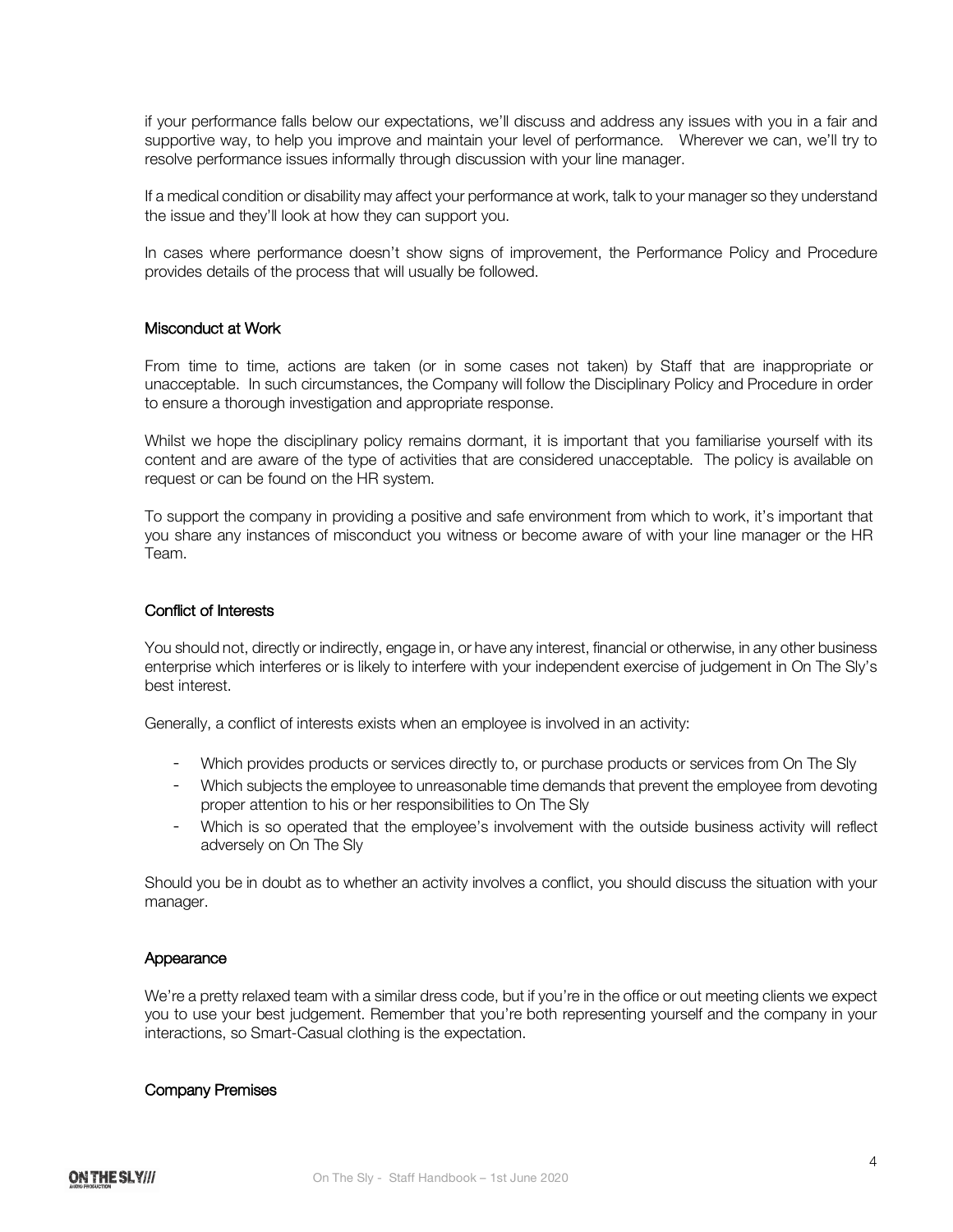You must not bring any unauthorised person on to On The Sly property without prior agreement from your line manager, unless you are authorised to do so as part of your job. In these circumstances you are responsible for ensuring that your visitors are appropriately monitored during their stay, and that they do not access areas or company property inappropriately.

You must not remove Company property from the organisation's premises unless prior authority from your line manager has been given.

# Desk / Work Space

You must ensure that all files, papers, stationery, etc. are placed in your respective filing cabinet at the end of the day. On The Sly operate a clear desk policy and there should be no items left on your desk (apart from the computer, keyboard, mouse and telephone) overnight. In order to respect others, hot food should only be consumed in the kitchen area and not at your desk.

# Kitchen Facilities

These facilities are provided for your benefit, we reserve the right to withdraw facilities if they are being abused. It is therefore essential that you clean up after yourself. There is to be no out of date food in the fridge.

# Telephones & Correspondence

Use of company telephones for private purposes should be kept to an absolute minimum. If, for any reason, personal use is made of these items then arrangements must be made to pay the cost price of all services used. Abuse of these facilities will be considered a potential disciplinary matter.

If you are provided with a mobile telephone in order to assist with the performance of your duties, the mobile telephone remains the property of the Company and the Company may withdraw its use and it must be returned to the Company on the termination of your employment. The mobile telephone is your responsibility and if lost, you will be responsible for the replacement cost.

You are permitted to make and receive personal telephone calls / texts on any mobile telephone issued to you but this must be kept to a minimum. If the Company considers that there has been improper use of the mobile telephone, you may be required to meet the cost of any calls that are not business related.

### Smoking and other Substances at Work

Legislation exists which makes it illegal to smoke in enclosed public spaces. Smoking (including e-cigarettes) is therefore strictly prohibited on all Company premises (including entrances and exits).

Bringing alcohol or any unlawful drugs to the workplace, and/or imbibing them there is strictly prohibited both during work time or during a period prior to work whether the effects carry over to the workplace or not. Any such instances will be dealt with under the disciplinary procedure and may lead to your summary dismissal.

### Confidentiality, Copyright and Designs

It is a condition of your employment that you have a duty of confidentiality with regards to On The Sly and its clients.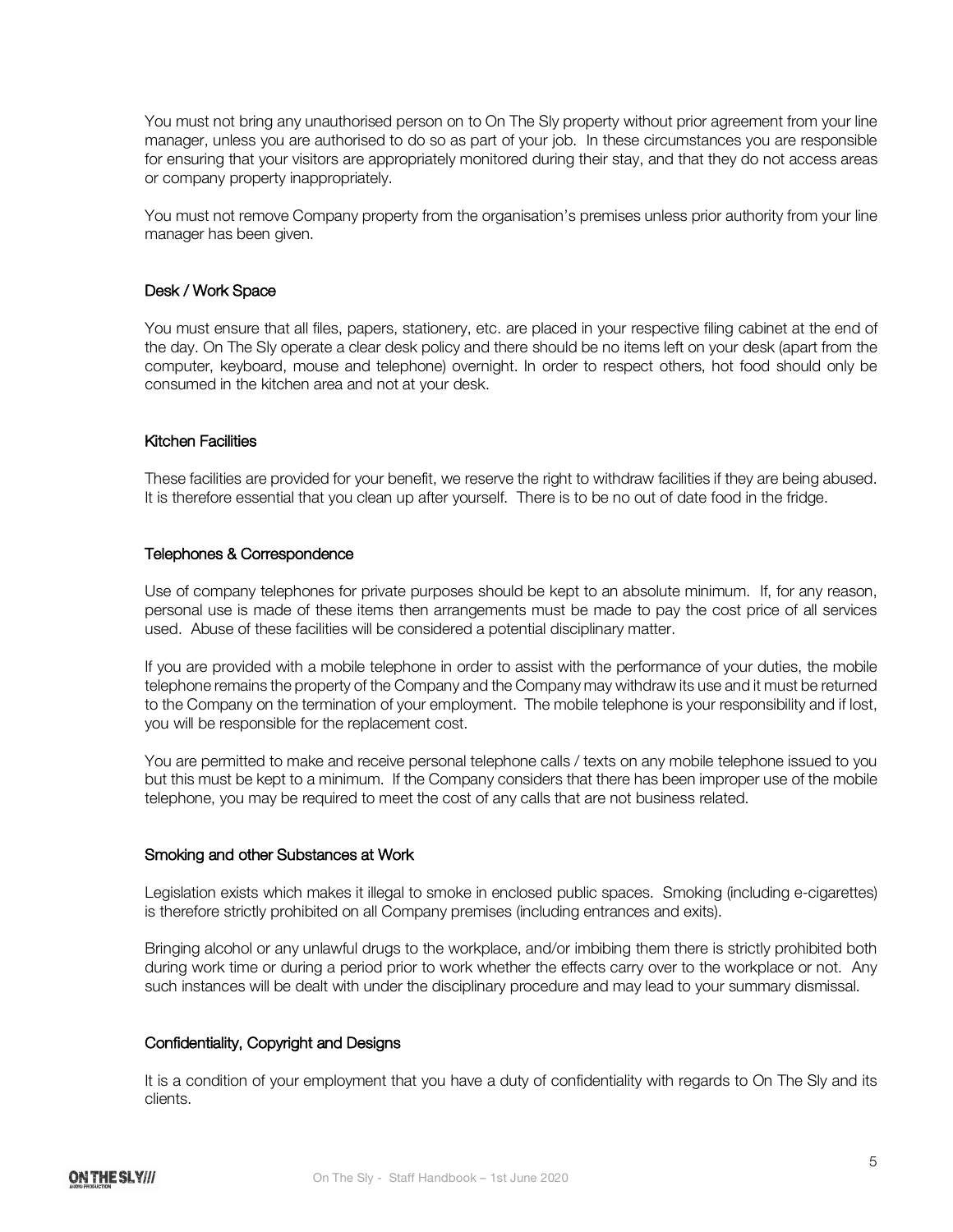During the course of your employment you may find yourself in possession of sensitive information, the disclosure of which could be construed as a breach of confidentiality. You have a duty of confidentiality to the Company, and you must not discuss any Company sensitive or confidential matter whatsoever with any outside individual, or organisation including the media.

Any such breach of confidentiality would be deemed as gross misconduct except as otherwise provided or as permitted by any current legislation (e.g. the UK Public Interest Disclosure Act 1998) and could lead to your dismissal.

Further information can be found in the Confidentiality, Copyright and Designs policy.

# Intellectual Property Rights

Any invention, design, discovery, arrangement, composition, scheme or improvement and any work in which copyright, design copyright, registered design or similar protection subsists or is capable of subsisting made or devised by you (whether alone or jointly with any other person) while in the service of the Company or the Group (whether or not on the premises of the Company or any other Group Company) in connection with or in any way affecting or capable of being used or adapted for use in such service or in connection with such service shall be forthwith disclosed to the Company and (subject to the provisions of the Patents Act 1977) shall belong (together with all intellectual property rights therein) to and be the absolute property of the Company (or such other Company in the Group as the Company shall direct).

Upon the making or devising of any such invention, design, discovery, arrangement, composition, scheme, improvement or work you will immediately communicate all information concerning the same to the Company.

If so requested at the Company's expense but without receiving payment you will join the Company (both during your employment with the Company and thereafter) in making application for patent, registered design, copyright, design right or similar protection in any country of the world in respect of any such invention, design, discovery, arrangement, scheme improvement or work and will execute all documents and do all things necessary to vest the title to the same in the Company (or such other company in the Group as the Company shall direct).

# Computer, email and Internet use

If you have access to the Company's computers including email and access to the internet as part of your job, you must not abuse this by using these facilities for purposes unrelated to Company business.

Only software packages properly authorised and installed by the Company may be used on Company equipment, you must therefore not load any unauthorised software onto Company computers.

If you have a Company email address, this is provided for responsible use on Company business and should not be used in any other way whatsoever.

You must not make reference to the Company or its services, or represent yourself on behalf of the Company on social media without formal permission from the Company to do so.

# Social Media – Work-Related and Personal Use

As a business, we use social media to advertise, connect with our customers, gain feedback and build a community. We have active company profiles on Twitter, Facebook and Soundcloud managed by the Director.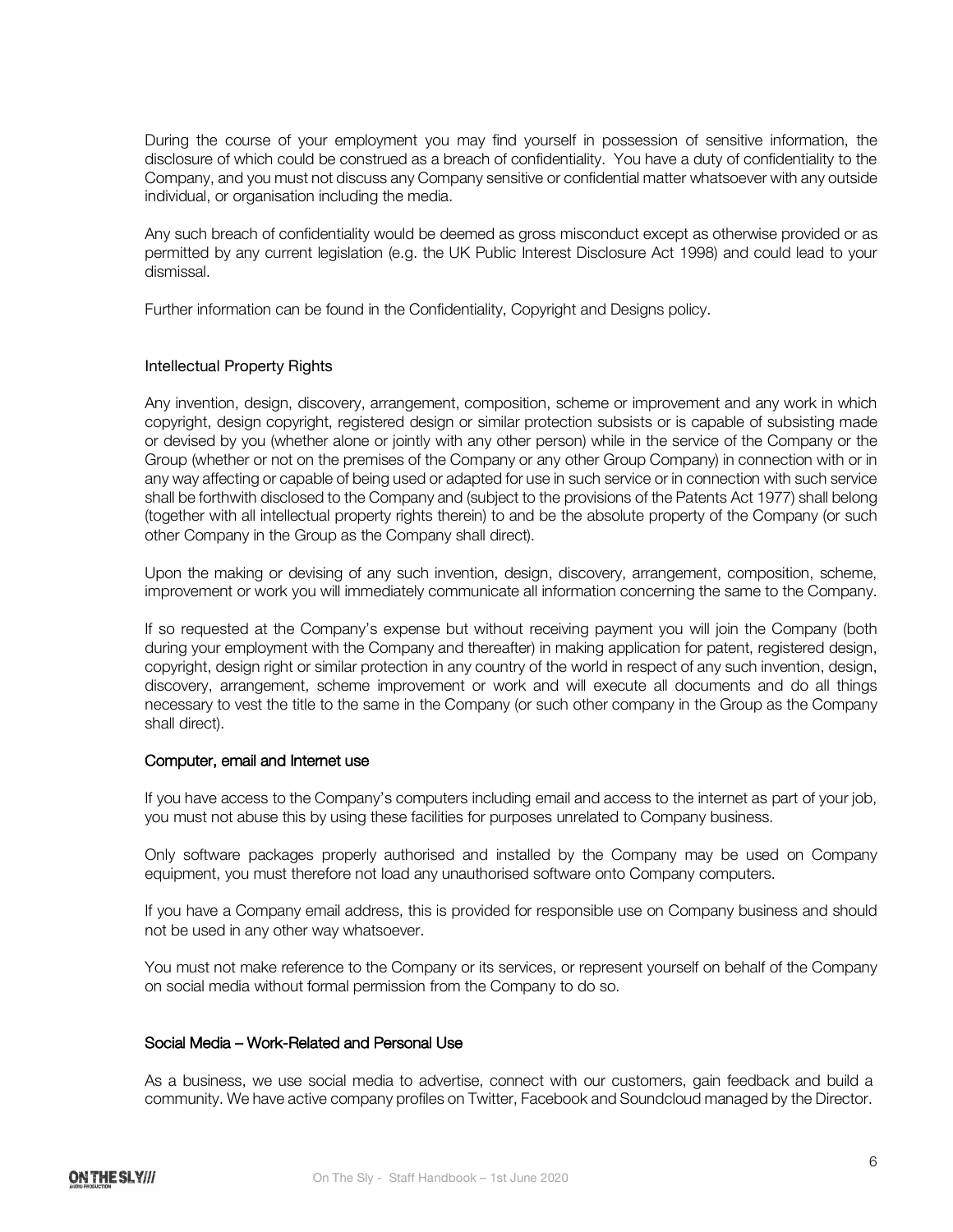Unless you are asked to do so or your role specifically requires you to post content on behalf of On The Sly, you should not do so. If in doubt, you should check with your manager.

Most people working for, or on behalf of, On The Sly will have personal social media accounts. It's important to remember that whilst you represent yourself in your personal profiles, it's likely that recipients of your content will know, or be able to identify, your association with On The Sly. With this in mind, we expect you to abide by the social media accounts rules.

# Receipt of Gifts – Anti-Bribery & Corruption

Bribery and corruption is, unfortunately, a feature of business and public life in many countries across the world.

On The Sly has a clear Anti-Bribery and Corruption Policy in order to ensure that everyone understands the boundaries within which we operate. On The Sly does not tolerate any form of bribery and corruption and it is your responsibility to ensure you understand and comply with the Anti-Bribery & Corruption Policy in all your dealings on behalf of the company.

In simple terms, you should not give or receive gifts or financial reward that may be perceived as or constitute bribery.

# Data Protection & Access to Information

On The Sly takes its responsibilities in regard to data protection extremely seriously and has in place three policies with which all employees, workers and contractors should make themselves familiar:

- Data Protection Policy Relating to the management and processing of data for employees and other workers
- Data Retention Policy Guidance on retaining data for customers, clients and other stakeholder's in Line with relevant legislation
- Data Security Policy Guidance on gathering, storing and handling data fairly, transparently and with **respect toward individual's rights**

The General Data Protection Regulations (GDPR) came into force in May 2018, increasing regulation around the handling of personal data. This policy applies to everyone at On The Sly but is especially relevant to those who manage personal information (data) in the course of their role.

You should be mindful in all dealings with personal data and take no risks in relation to its security. Any potential breaches of data security must be reported immediately to the Directors. Negligence in this regard may result in disciplinary action up to and including dismissal.

# Bullying and Harassment

Bullying and Harassment infects the working environment and can have a devastating effect on the health, confidence, morale and performance of those affected by it. It can also have a damaging effect on others, not themselves the object of unwanted behavior, but who are witnesses to or who have knowledge of it.

On The Sly are committed to providing a working environment in which we can all work together with respect for one another and be free from the fear or discomfort of inappropriate conduct and behaviour. On The Sly has an 'Anti-Bullying and Anti-Harassment Policy' which applies to everyone working at On The Sly whether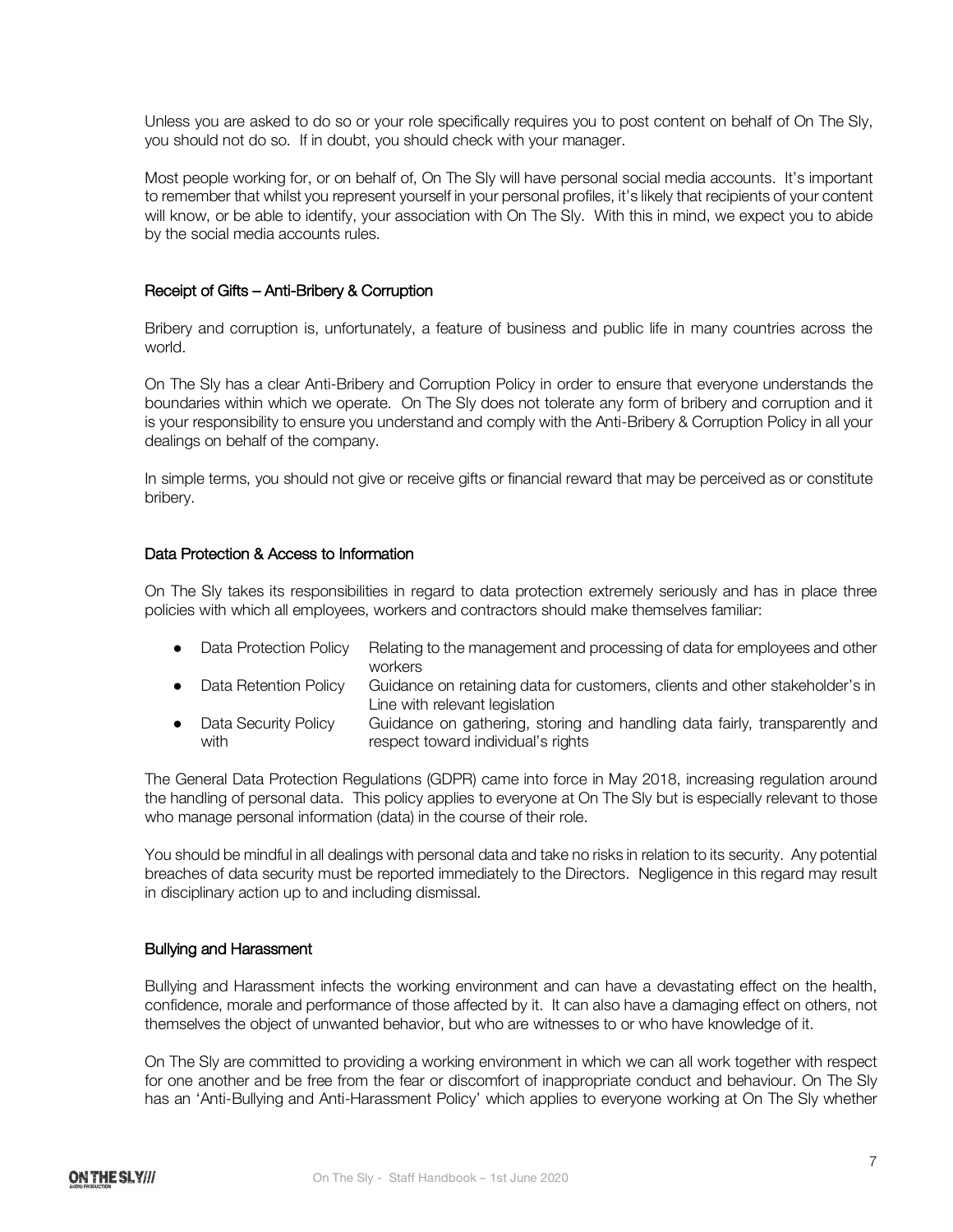they are employees, contractors or freelance.

We trust that everyone we invite to work with us does so with respect and therefore hope that you will never experience any form of bullying and/or harassment at On The Sly, however, in the circumstance that you do, please be assured that the company considers such offences to be disciplinary matters, which may be treated as gross misconduct.

Remember, we're all responsible for our own behaviour while at work, any time we're representing On The Sly outside the workplace or at any work-related event. And, without exception we're all expected to be respectful and considerate of other people and their individual differences.

### Raising a Grievance

Whilst we hope you are never in a situation that gives rise to a grievance, we respect that, on occasion, issues become apparent that require the Company's attention in order that they're resolved as quickly as possible.

If you find you are unhappy for any reason and wish to raise your concerns, please speak to your line manager and review a copy of the "Grievance Policy and Procedure" in the first instance. If your grievance relates to your line manager, you should approach another member of the management or HR team who will discuss your concerns and next steps with you.

If your grievance relates to alleged bullying or harassment, please refer to the "Anti-Harassment and Anti-Bullying Policy" for guidance or if you're not sure, please speak with a member of the management or HR team.

We recognise that sharing a grievance with the company may feel daunting but it is important that any concerns you have in regard to yourself or others are raised without delay in order that they can be investigated and resolved as quickly as possible.

### Whistleblowing

We believe that On The Sly is run within the law, however, if you come across or discover circumstances or activities in the course of your work that are illegal, criminal, may endanger others, cause environmental damage, present a miscarriage of justice or where there appears to be an attempt to conceal any of the same, you will be protected by law against detrimental treatment if you inform the company or relevant authorities about what you have seen.

Please refer to the Whistleblowing Policy for further information and do not hesitate to flag any concerns with your line manager (or another manager if your line manager is not appropriate in the circumstances).

# 04 – Our Culture / What to Expect

On The Sly believes its employees are its greatest asset and recognises its responsibility to ensure they develop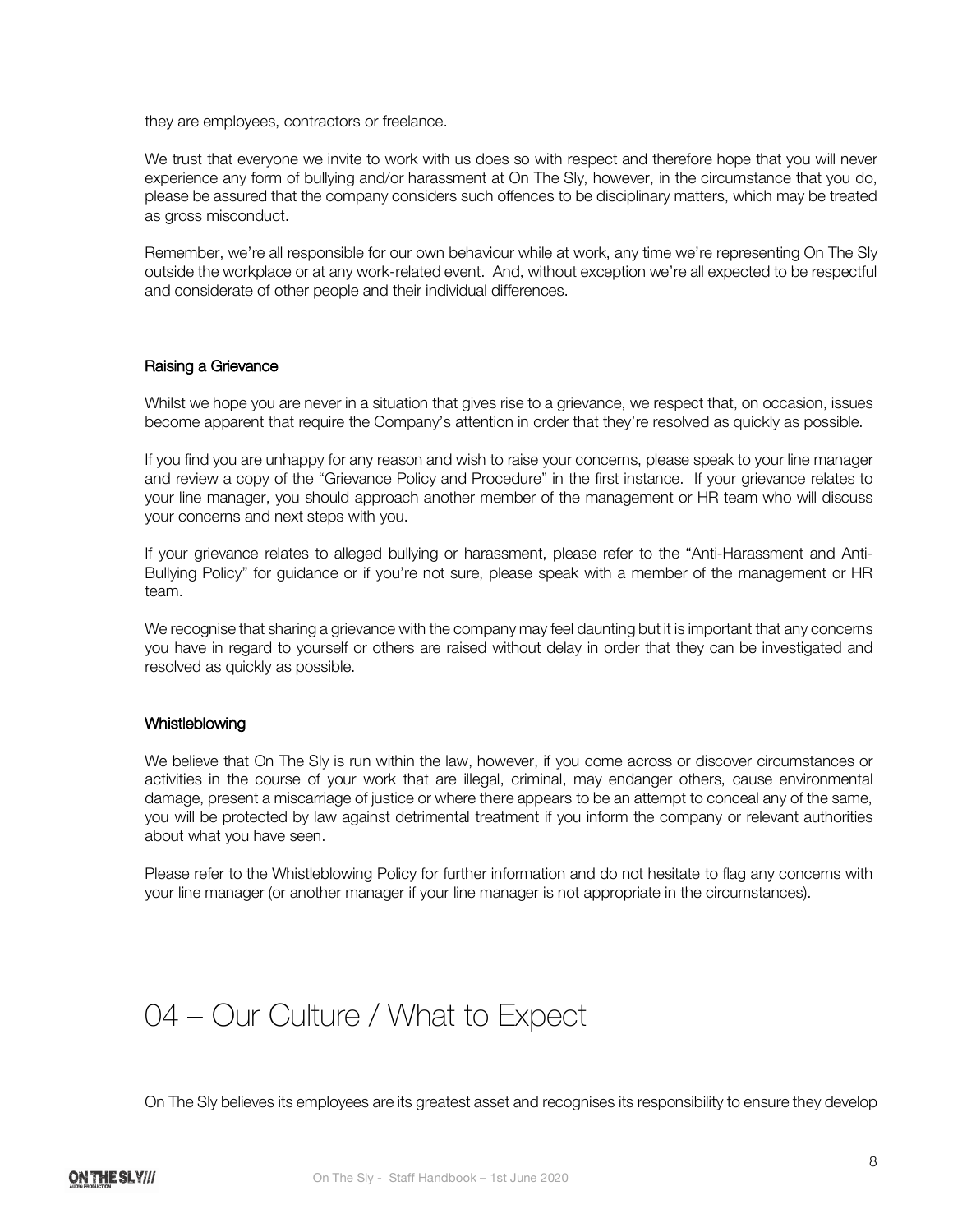and enjoy their experiences throughout their employment. This development begins at the Induction stage when a new employee joins.

Our aim is to support and develop employees in their role so that they feel confident to undertake the responsibilities placed upon them and ultimately are able to contribute to the success of the organisation. Induction is spread over the first few months with the company and is generally planned on a first day, first week and first month basis. The content and duration of the induction programme will be dependent on the scope and complexity of a role and line managers are responsible for developing an induction outline for their team.

All new staff are subject to a probationary period of 3-months during which staff will be given appropriate support and development opportunities to help them reach the required standards in their role. Where new staff meet the standards required, employment is confirmed at the end of the probationary period. An extension of the probationary period may be granted to enable the required standards to be achieved, however failure to do so could result in the termination of employment.

# Internal Communications

At On The Sly we want to ensure that you feel informed and up to date on our business, company activities and opportunities to get involved. Our channels of communication include:

- Slack
- Basecamp
- Email
- BreatheHR

### Social Events

We love an excuse to celebrate at On The Sly! We organise social activities and events with the aim of bringing everyone together.

Information about the latest activities are normally announced via Slack and if you have Social Event ideas please raise these on Slack in the appropriate channel.

### Equal Opportunities and Diversity

On The Sly is committed to promoting equal opportunities and diversity in employment. We recognise that each individual is unique and celebrate the individual differences that together create our team.

We expect everyone working at On The Sly and any external company or agency we work with to promote equal treatment regardless of age, disability, gender reassignment, marital or civil partner status, pregnancy or maternity, race, colour, nationality, ethnic or national origin, religion or belief, sex or sexual orientation.

We encourage everyone to embrace our principles and in the event of observing or experiencing behaviours to the contrary to raise these with the individual concerned or their manager in line with the Equal Opportunities & Diversity Policy.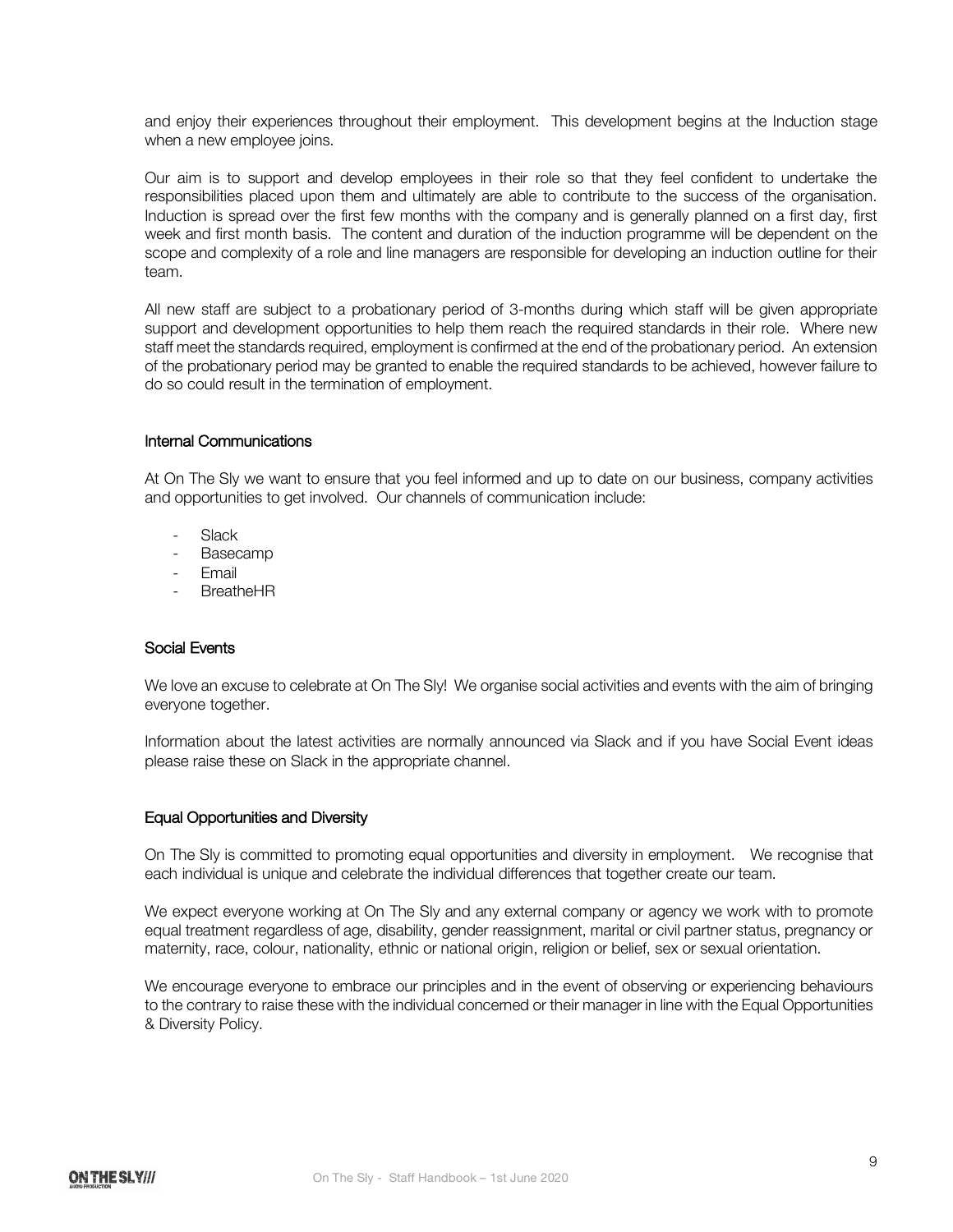# 05 – Your Career

We're pleased that you've chosen to join On The Sly and want to facilitate a positive experience that enables you to achieve your short and long-term career goals. Whether you intend to be with us for a couple of years, a decade or for your entire career, whilst you 'own' your career, we will work with you to understand your motivations and seek to provide opportunities to support your development.

# Hours of Work

Your normal hours and working pattern will be specified in your Terms & Conditions of Employment. On The Sly reserves the right to vary your hours and pattern of working, following consultation and agreement with you.

### Flexible Working

The opportunity to work flexibly can make a huge difference in our day-to-day lives and here at On The Sly, we support our teams in managing their time in a way that strikes a good balance between the business and their own needs. Flexibility doesn't have to mean major change; sometimes even the simplest adjustments to our day can make a huge difference, be it catching an earlier train to connect with childcare arrangements or extending a lunch break in order to pursue personal interests.

# Training and Development

The Company aims to provide training opportunities which will provide:

- An induction programme which all staff will be required to undertake and will assist staff settling into their new role/job

### Career Progression

Internal vacancies at On The Sly will be made aware to you. If you have the skills and experience and/or you believe you have what it takes to transfer to a new role, please follow the instructions to apply and your application will be considered alongside other candidates. If the role is outside your current department, you should ensure you inform your line manager of your application prior to submission as the hiring manager will speak to them and they'll naturally prefer to have heard first from you.

Promotions are commonly a result of hard work and demonstration of capability in the next level of a role. A promotion may result in managing or supervising a team or be about expanding responsibilities and accountabilities. Annual Review meetings are a good time to discuss your career aspirations with your line manager and to consider ways in which you can broaden your experience.

### Opportunities to Learn

At On The Sly we offer you the opportunity to attend both external and internal courses for the benefit of both yourself and the company. The Company encourages self-development and continuous learning for all its employees, as well as providing formal training, where appropriate, as part of its pursuit of a continuous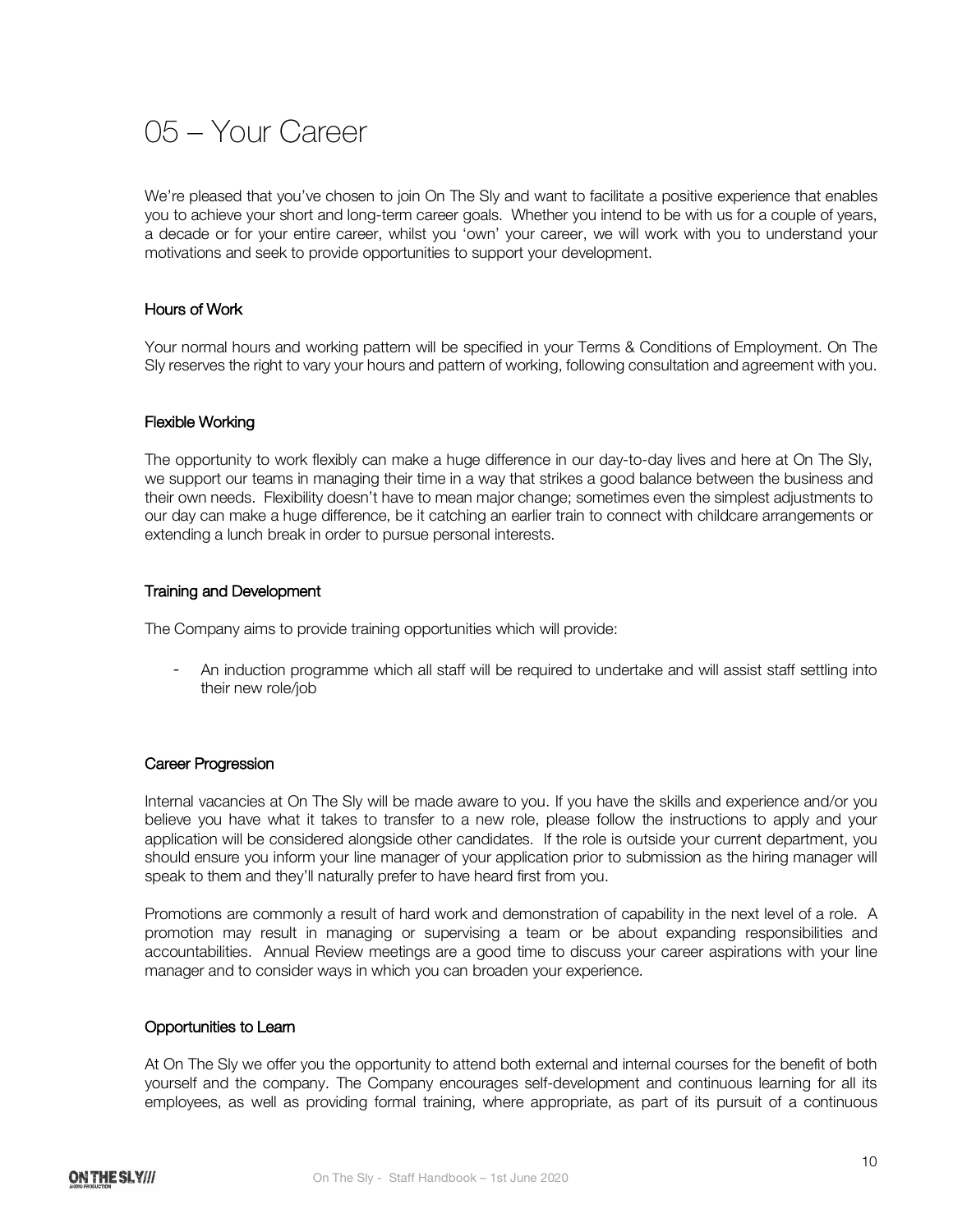improvement culture, and is committed to providing a framework within which such development and training can be achieved.

### If you're ready to move on…

Whilst we'd love you to stay forever, we recognise that the next step in your career may be a role outside the company. Unless your employment is terminated by agreement, or specified otherwise in your contract, you or the Company are required to give a period of notice in writing. The number of weeks or months' notice required will be specified in your Terms and Conditions of Employment.

If you're thinking, but not sure, about leaving On The Sly, we encourage you to discuss your thoughts and situation with your line manager or the HR Team. Once they understand your circumstances and feelings, they may be able to find an alternative role or development opportunities for you within the Company or, in the case that the best next step really isn't at On The Sly help you work through your decision.

# Working Notice

In all cases the Company reserves the right to enforce your full notice period. Your full remaining annual leave entitlement should be taken during your notice period in agreement with your line manager. Exceptionally, if this Is not possible, your manager may agree to make a payment in lieu of this.

If you resign and are in possession of Company property (including computer files), you should make your manager aware of these, and arrange how they will be handed back to the Company. You remain bound by the confidentiality arrangements outlined in your contract of employment during this period.

In exceptional circumstances, if deemed appropriate and as an alternative to working your notice, the Company reserves the right either to transfer you to other suitable duties during your notice period or to require you to accept payment in lieu of any entitlement to notice.

### Other Conditions on Leaving

On leaving, the Company will deduct from any money due to you such sums as you may owe to the Company. These may include, but are not restricted to, any loans, relocation assistance, court orders and payment made for holidays taken in excess of entitlement.

If you leave without giving notice and without the Company's agreement, you are in breach of your contract and you may forfeit some or all of any salary due to you.

Before leaving, you must hand over to your manager all articles belonging to On The Sly including your office keys, bank payment cards and any documents, equipment and computer software used at home. Documents and software include (but are not limited to) company and client correspondence, diaries, address books, databases, files, reports, plans, records or any other medium for storing information. You should not retain any copies, drafts, reproductions, extracts or summaries of documents and software.

After you have left the Company, you must not:

- Solicit or seek to entice away any Company staff
- Solicit or seek to entice away any customers or prospective customers
- Use or divulge to any person or organisation any confidential information relating to the business of On The Sly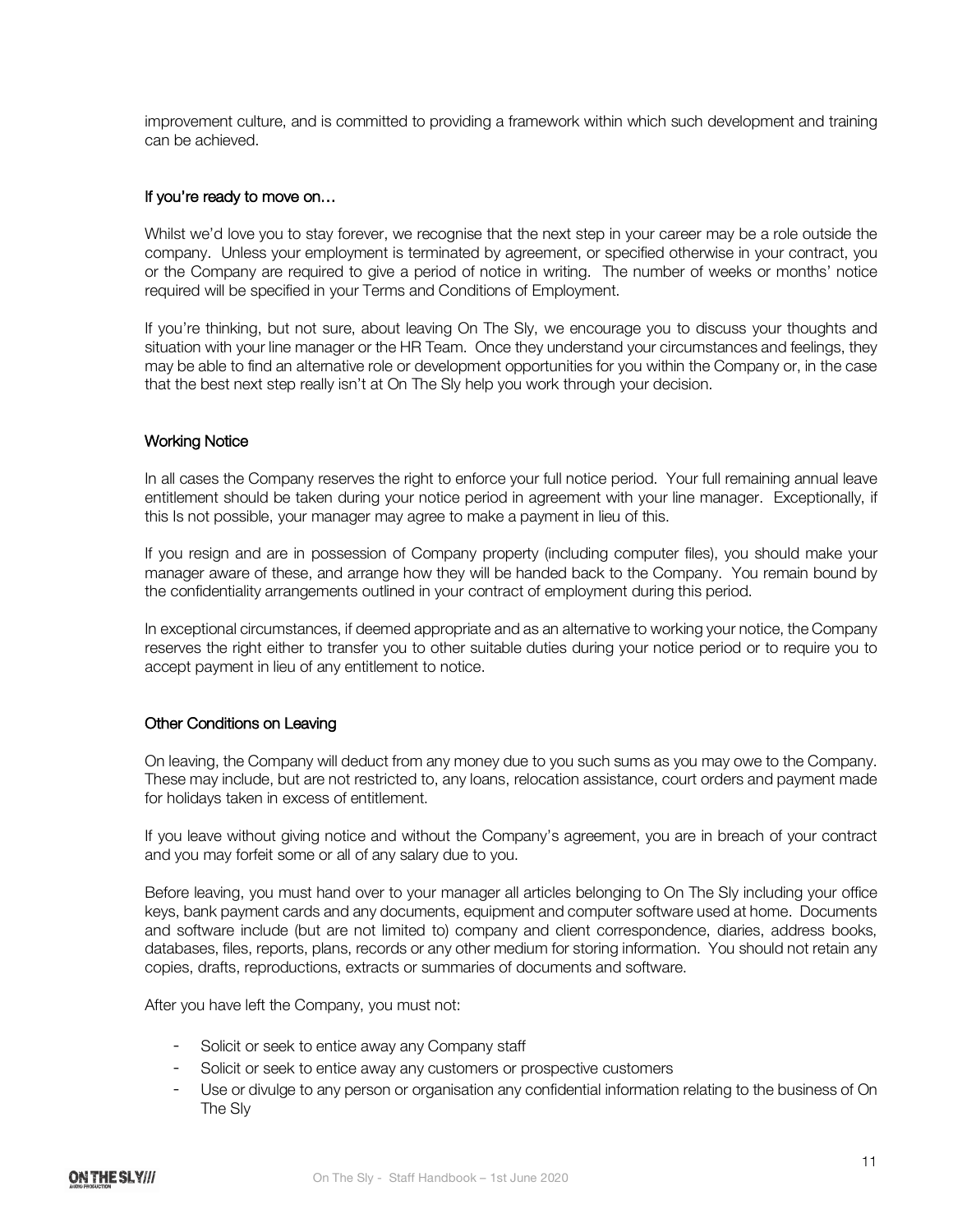- Solicit or seek to solicit any relevant introducers

Should your employment be terminated following disciplinary action it is likely you will receive payment in lieu of notice. However, as there are numerous reasons as to why someone is dismissed, payment in lieu of notice will be reviewed on an individual basis taking into consideration the reasons behind the dismissal.

Should you be dismissed for reasons of gross misconduct, your employment will be terminated immediately without the benefit of notice or payment in lieu of notice.

# Retirement

In line with current legislation On The Sly does not have an age where it expects employees to retire. It is however our policy to have regular workplace / appraisal discussions with all our staff where they can discuss performance and any development needs they may have, as well as their future aims and aspirations. Staff and their managers can also use this opportunity to discuss retirement planning should the employee wish to do so.

You should ensure that you inform your line manager at least 6 months before you plan to retire to ensure all appropriate arrangements are made (e.g. sourcing a replacement, mobilising your Company Pension etc)

# 06 – Your Health & Wellbeing

# Health and Safety

On The Sly recognises and accepts its responsibility as an employer to maintain, so far as is reasonably practicable, the safety and health of its employees, and of other persons who may be affected by its' activities.

It is your duty as an employee not to put at risk either yourself or others by your acts or omissions. You should also ensure that you are familiar with the Company health and safety arrangements. Should you feel concern over any health and safety aspects of your work, this should be brought to the attention of your line manager immediately.

### In the event of an accident…

An Accident Log Book is available on request and it is the responsibility of each individual employee to report and record any accident involving personal injury. Any accident or near miss occurrence (i.e. no one was injured but the incident had the potential to injure or kill) at work should be reported immediately to your line manager.

All employees who are absent from work following an accident must complete a self-certification form, which clearly states the nature and cause of the injury.

For any employee who suffers an injury at work which results in them being away from work, or unable to do their normal work, for three days or more (including weekends, rest days or holidays) it is important that your manager is informed as the Health and Safety Executive also need to be informed by the Company that an injury or dangerous occurrence has taken place. Employees are not expected to make this report themselves.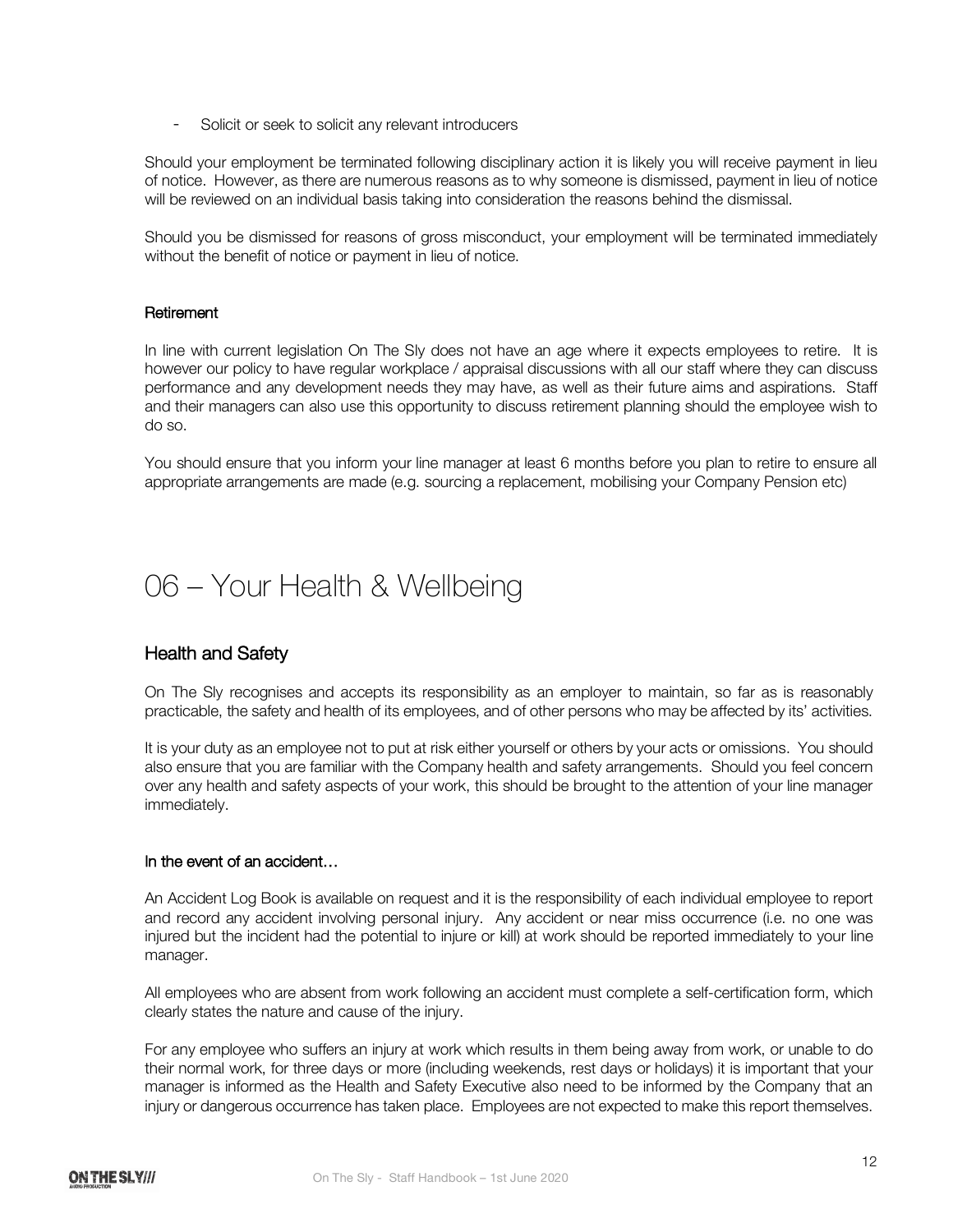# Fire Safety

Employees should follow these steps to help prevent fires:

- Before you use any electrical appliances carry out a quick check to make sure that the cables, plugs etc are not damaged
- Do not use any electrical equipment that shows signed of damage, even if you think it's only minor. Report any faults you find to your line manager and find an alternative appliance
- Ensure that you place your rubbish in the proper waste bins. Do not overfill the bins, and ensure that your waste bin is accessible to the cleaners at the end of each day

### Action to take when the fire alarm goes off:

- Immediately stop what you are doing and walk (do not run) to the nearest available safe fire exit. If your nearest exit/route is obstructed, choose another route. Make sure that you are aware of the fire exits and routes in your area.
- Follow the instructions of your designated Fire Warden.
- Direction signs should indicate the route of your fire exit. These comprise a white arrow on a green background sometimes accompanied by the words 'FIRE EXIT' and also a pictogram of a running man. The arrows indicate the direction of the nearest fire exit.
- Do not use a lift to leave the building always use designated stairs.
- Make your way to the appropriate assembly point.
- Once you are at the assembly point you should report to the Fire Warden, so that they can account for the people in their designated area.
- Do not leave the designated assembly point, or attempt to re-enter the building, until you have been instructed to do so by the Fire Warden.

### Action to take if you discover a fire:

- RAISE THE ALARM! This can be achieved by breaking the glass on the call points or by shouting the instruction "Fire – call the fire brigade"
- Raise the alarm even if your building is fitted with an automatic fire alarm system, which has not yet activated – you must not wait for it to do so of its own accord. The alarm must be raised for every occurrence of a fire, no matter how small it appears to be. This will ensure that people in the building have adequate notice to evacuate should it begin to spread quickly. In addition, modern furnishings may allow the fire to develop unnoticed, so time is of the essence if everyone is to get out safely
- Call the fire brigade at the earliest available, and safe, opportunity and do not attempt to tackle the fire unless you have been appropriately trained and can safely do so e.g. a small fire in a waste paper basket. Unless you have been trained you could be putting yourself or others at risk.

### Personal Safety

Generally, you should try to avoid working alone whenever this is possible. However, if you have to work alone, then you need to develop an awareness of the risks and how to minimise them.

Prior to making an appointment with someone you do not know, obtain as much information as possible about the person you are meeting and arrange to meet the person in Company premises. Always ring back the telephone number you have been given to confirm that it is legitimate. If a mobile number is given you should always ask for an alternative fixed line number.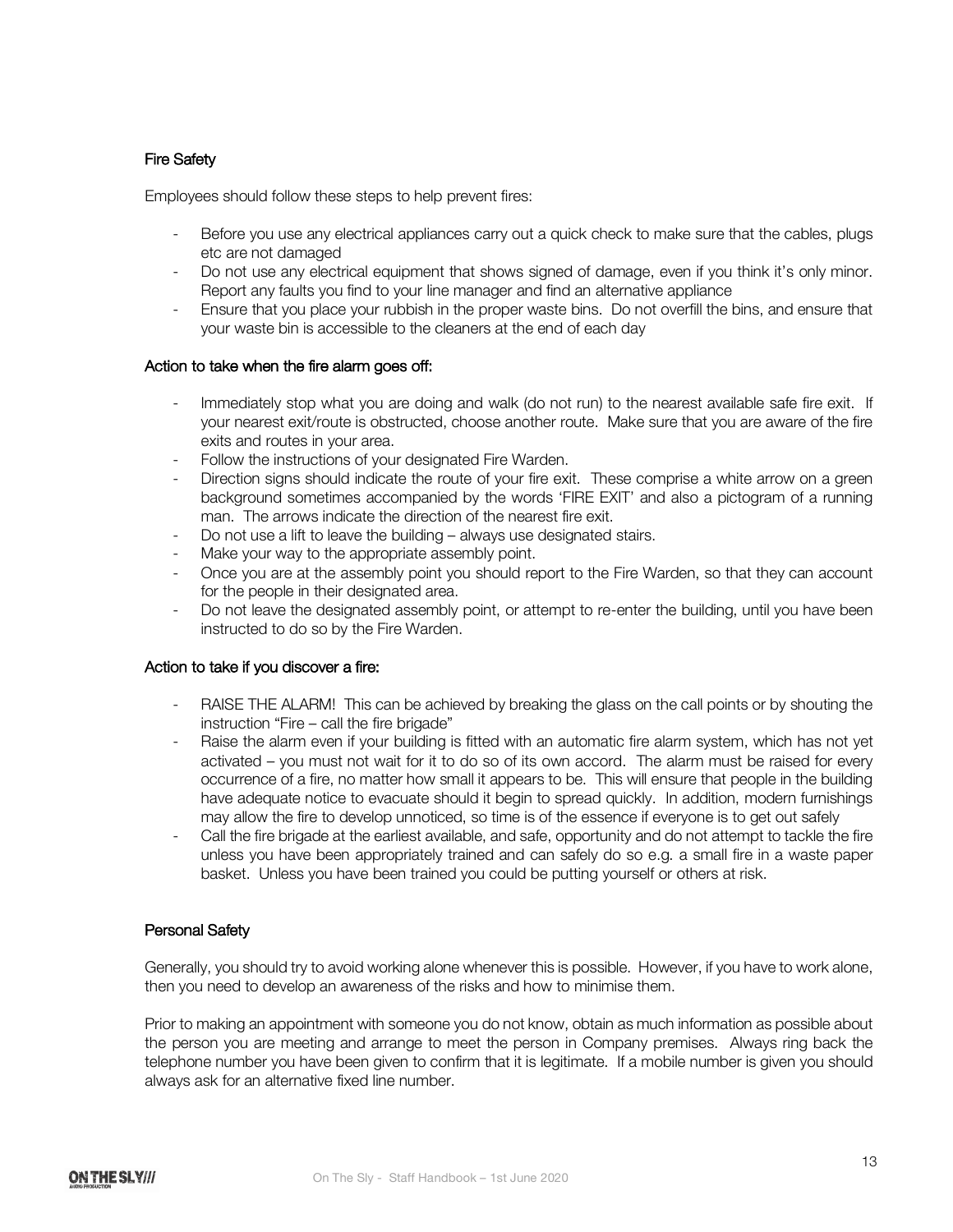If visiting, let your colleagues know where you are going, with whom and what time you are expecting to return. If you think that you are going to run over your original timescales, let your colleagues know.

If you are at all concerned that you are being placed in a dangerous situation through your employment, you must discuss this with your line manager.

# Absence from Work

We know that there'll be times when you can't come to work – whether because you're ill or something else unexpected has happened. We want to support you and help you come back to work as soon as possible. But we'll also need to review and manage your absence, to minimise the impact on our business.

If you can't come to work for any reason, you need to let us know. You must call your manager at least one hour before the time you're due to start work. If it's not possible for you to call an hour before you're due to start work – for example, if your manager won't be available until the time you're due to start – then call them as soon as reasonably possible. Make sure you know who you need to call and have the phone numbers you need. Texts, emails, messages on social media or from another person (unless you are physically incapable of calling) are not acceptable.

Your manager will need to know why you're absent, how long you expect to be off, details of any outstanding work that needs picking up in your absence and your phone number in case they should need to contact you.

It's really important that you follow the absence reporting procedure for every unplanned absence. If you don't, this will be viewed as unauthorised absence, which is a serious matter and could result in your pay being stopped and disciplinary action being taken against you.

The Sickness Absence Policy & Procedure sets out our approach to managing both short and long-term sickness absence.

### Severe Weather

We'll endeavor to open for business every normal working day regardless of weather conditions. If it is impossible for you to come into work due to severe weather conditions, you must telephone within 30 minutes of your scheduled starting time to inform your manager. If you cannot make it to your workplace due to severe weather, you should take the day as an unpaid workday or a holiday. Alternatively, if you are able to work from home and are given permission to do so, you will be paid at your normal hourly rate for hours worked from home.

If the Company decides that in the interests of health and safety you should leave for home before the end of your normal working day due to weather conditions, then you will be paid at your basic rate as if you had stayed at work until the end of your normal working day.

### Dentists, Doctors, Opticians and Other Appointments

Wherever possible you should schedule such appointments outside of working hours however, where it is absolutely essential that such appointments are arranged during your working day, disruption must be kept to a minimum, normally by arranging the appointment at the very start or end of the day.

Time off for such appointments will be unpaid unless lost time is made up with the prior authority of your manager.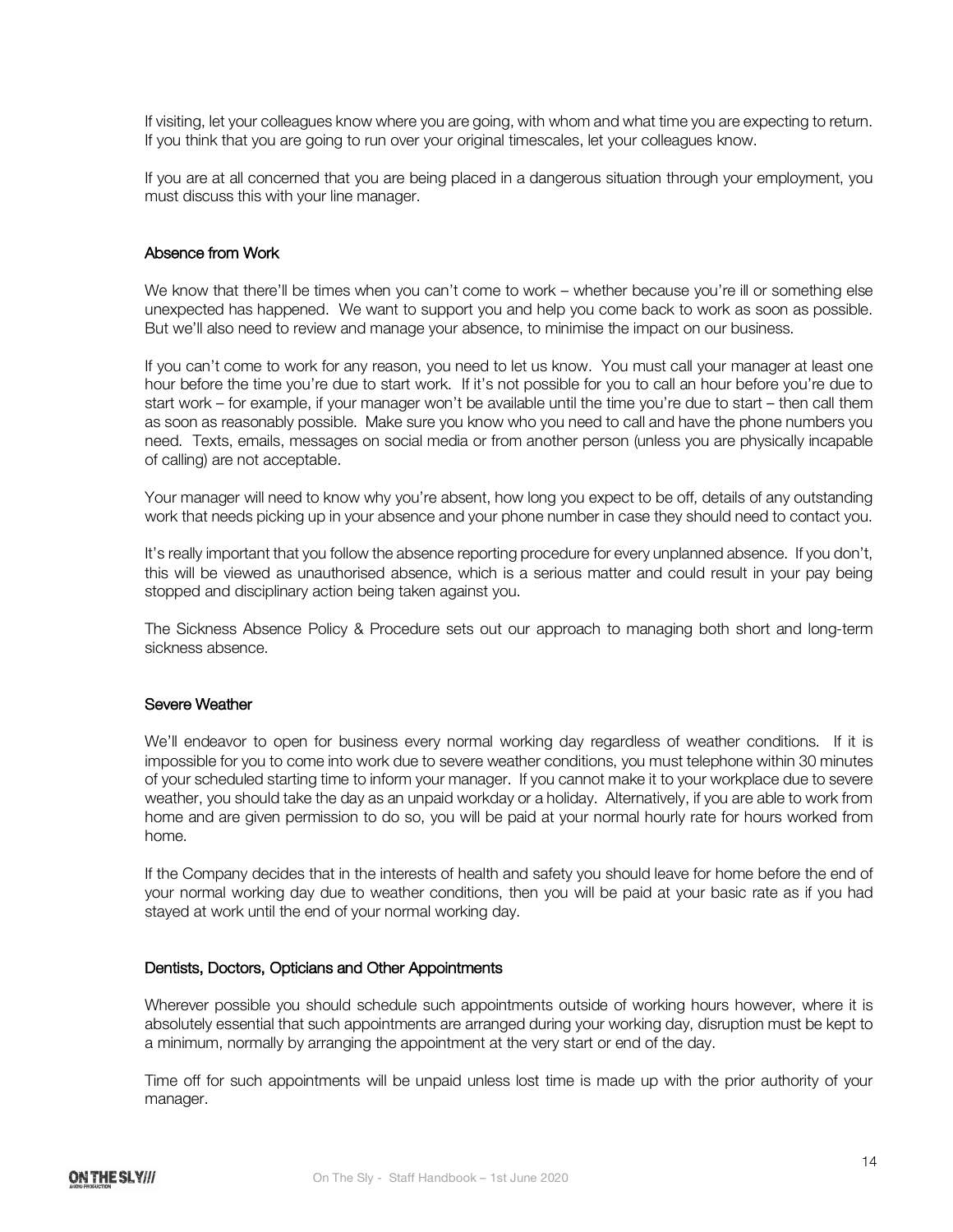### Mental Health Policy

We want to support the wellbeing of everyone working at On The Sly, and this includes their mental health. We know that for some of us, talking about our mental health can be uncomfortable. But with research suggesting that 1 in 4 of us will experience a mental health issue every year and that 17% of us are living with a serious mental health concern – it's time we started talking more about how we're feeling.

Just like physical health, we all have mental health. Sometimes we might experience mental health concerns that last a few weeks or months, or we might have more serious issues that are longer term. Our mental health may change over time, just like our physical health does. The On The Sly Mental Health Policy encourages you to talk about your mental health and provides information of where you can go for further help.

# Alcohol & Drugs

It's important to be aware that the consumption of alcohol on business or client premises is not allowed except for during authorised social events.

Reporting for work when unfit due to the influence of alcohol, drugs (whether illegal or not) or substance abuse is also forbidden and may be regarded as a gross misconduct offence.

Whether you are unfit for work is a decision to be made by management.

It's also important to remember that your actions during social work-related events fall within the Company's Anti-Harassment and Anti-Bullying Policy – always be mindful.

If your personal use of alcohol or drugs is a result of a mental health issue, please refer to the Mental Health Policy for guidance.

### **Holidays**

We encourage everyone to use their holiday entitlement along with bank holidays throughout the year to enjoy a well-deserved break. There are no medals for having holiday leftover so be sure to plan ahead and agree dates with your Manager well in advance. Our holiday year runs from 1st January to 31st December.

We have a Holiday Policy in place for detailed questions but essentially we recognise the need for rest and recuperation and for spending time with family and friends and want you to enjoy it!

All applications for holiday must be made using BreatheHR. You should only begin to make bookings once the time-off has been approved.

# 07 – Your Family

On The Sly recognises that many staff will have family responsibilities. As separate employment legislation exists for many 'family' situations, we have a number of separate policies to cover all you need to know.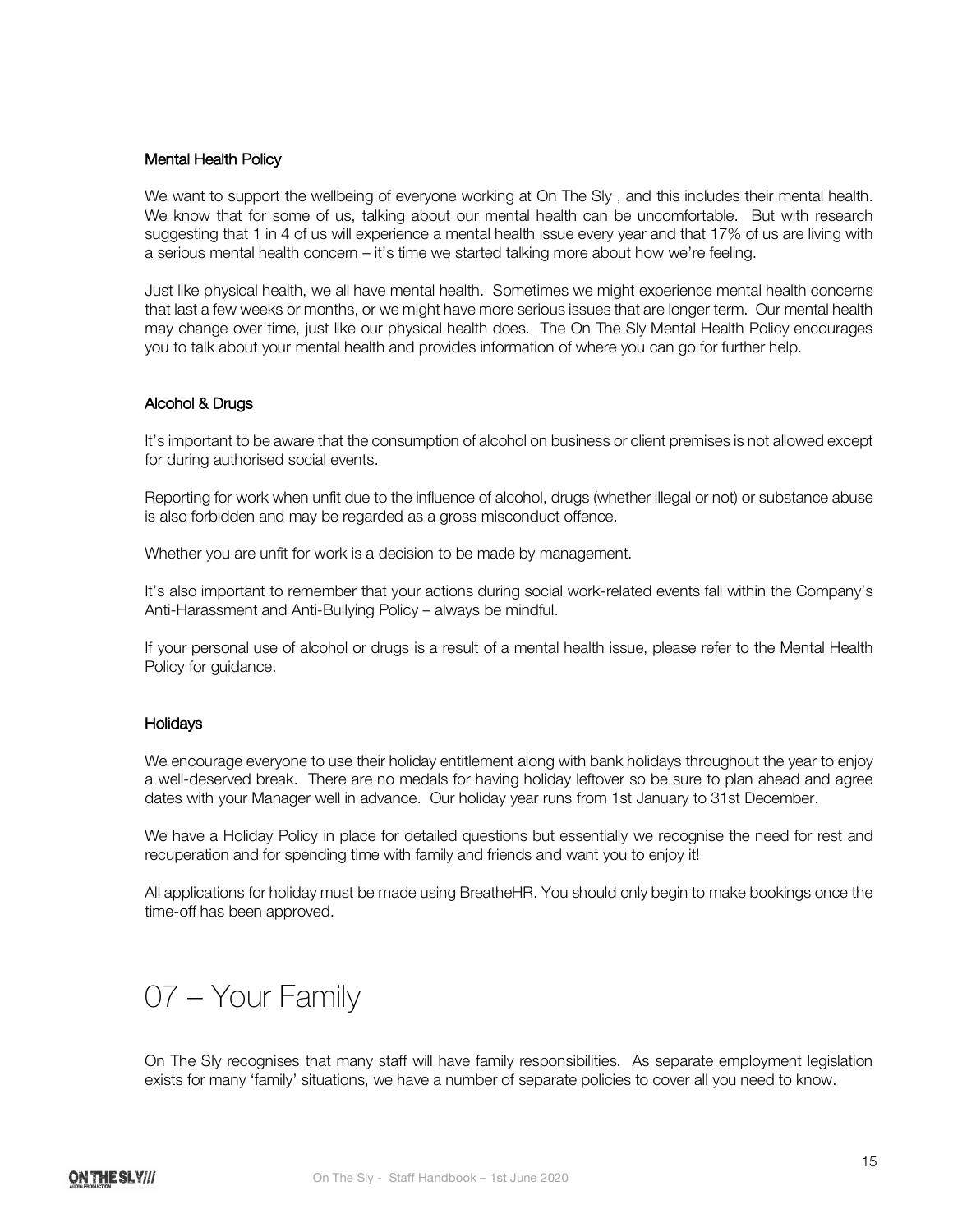### Maternity Leave & Ante-Natal Appointments

Whether it's your first or you're adding to your offspring, expecting a baby can be a rollercoaster of excitement and trepidation as you navigate ante-natal appointments, prepare your home and work on your finances. The On The Sly Maternity Policy provides all the details you need to plan for your time away from work.

You are entitled to take anything from 2-weeks (after the babies born) to 12-months maternity leave so take time to consider what works best for you and your family before discussing your plans with your Manager and the HR Team.

On The Sly offers Company Maternity Pay. You'll also continue to accrue holiday throughout your period of leave which you may wish to attach to the beginning or end to allow for extra paid time off. Talk through your plans with your Manager and once agreed, we'll provide a payment schedule to ensure everything is clear.

You might also like to read the Shared Parental Leave policy, which explains the alternative opportunity to share entitlement to leave with your partner.

Remember to share your schedule of ante-natal appointments with your Manager so they can plan accordingly.

### Paternity Leave

Welcoming a new arrival to your family is an exciting and often life-changing time. On The Sly offers paternity leave and pay to all eligible parents in order to support you following the birth or adoption of your child.

To check eligibility and ensure you are able to take leave at the desired time, please refer to the Paternity Leave Policy as soon as – or even before – your family are expecting.

### Shared Parental Leave

Having a baby or adopting a child is an important time and we want to support you through your experience. As an alternative to full Maternity Leave, Shared Parental Leave gives both parent's flexibility to share the care of their child in the first year.

Please refer to the Shared Parental Leave Policy for more detailed information and ensure that you liaise with HR as early as possible to allow plenty of time to organise your plans.

# Adoption Leave

If you are considering or already in the process of adoption, there are a number of ways in which On The Sly will support you.

If you are adopting as a couple with your spouse, civil partner or partner, you will need to decide which of you will be taking 'Adoption Leave' or, you may be eligible and wish to opt for 'Shared Parental Leave'. There will of course be many factors for you to consider before making this decision. Take some time to review copies of the Adoption Leave and Shared Parental Leave Policies for both Prager Metis and your partner's company to ensure you're aware of the benefits each might offer.

If you will be taking Adoption Leave, you will be entitled to up to 52 weeks away to focus on your new addition. The first 26 weeks is known as Ordinary Adoption Leave (OAL) and the second 26 weeks, Additional Adoption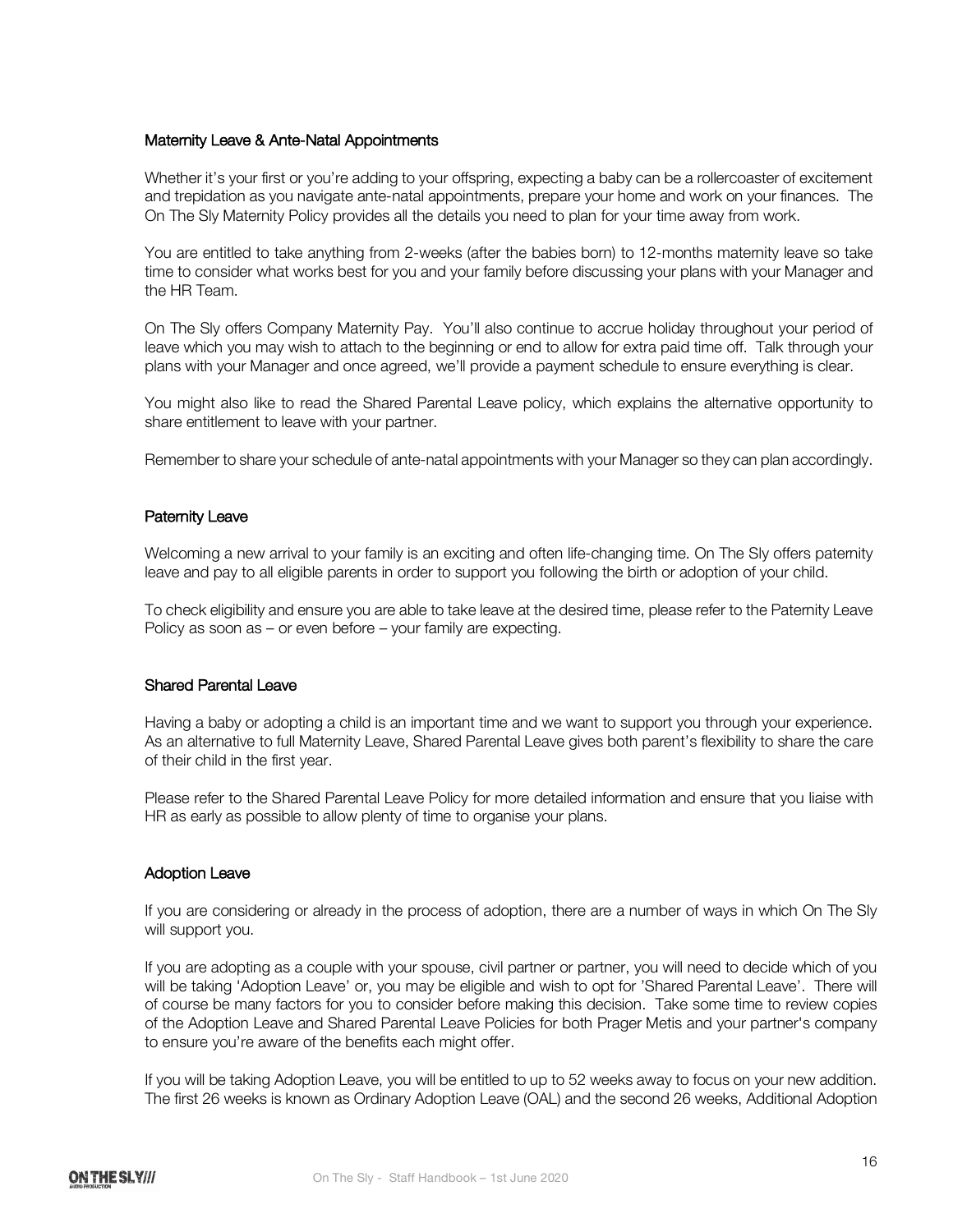Leave (AAL). Your pay during this period - known as Statutory Adoption Pay - is payable for up to 39 weeks and dependent upon the length of time you have been with the company, along with other deciding factors.

More details about the terms and conditions, your pay and your benefits during adoption leave along with how to apply, can be found in the On The Sly Adoption Leave Policy available on BreatheHR.

### Compassionate Leave & Time off for Dependents

There are times you just can't predict the need to be off work, for example, when childcare arrangements are cancelled at the last minute, a dependent falls ill or you experience bereavement in your family.

In emergencies where you need to care for a dependent, for example if childcare arrangements are cancelled at the last minute, a dependent falls ill or you need to organise immediate medical assistance for someone that's reliant upon you; the On The Sly Compassionate Leave and Time off for Dependents policy provides you the time to deal with the emergency and make alternative arrangements – usually several hours but no more than one day.

In cases of bereavement, you should speak with your Manager who will work with you to arrange the time and support you need. We know that the death of someone close, or other upsetting situations, can affect people in different ways, so we want to provide the right support to everyone. Your Manager may suggest you take a combination of compassionate leave and holiday – where extended leave is necessary – to ensure that you're able to attend a funeral and deal with arrangements as needed.

It's important during any Compassionate Leave and / or Time off for Dependents that you ensure your Manager knows how they can contact you and that you keep the company informed of any changes in your circumstances.

# Parental Leave

Parental Leave offers parents blocks of unpaid time off to be used up until their child's eighteenth birthday to support the welfare of the child. The time can be used flexibly for anything from spending time with relatives to settling in to new childcare arrangements. Some parents choose to take parental leave as an extension to other paid leave, for example, to extend holiday or maternity leave. Further details can be found in our Parental Leave Policy.



### Salary Arrangements

Your salary will be paid monthly in arrears on the last Friday of each month by direct credit transfer to your designated bank account.

Your basic pay was outlined in your letter of appointment / statement of terms and conditions. Any subsequent amendments to your basic pay will be notified to you in writing by the Company.

Part-time employees will be paid on a pro-rata basis based on the hours they work. In all other aspects, their salaries will be paid in accordance with the pay arrangements for full-time employees of the Company.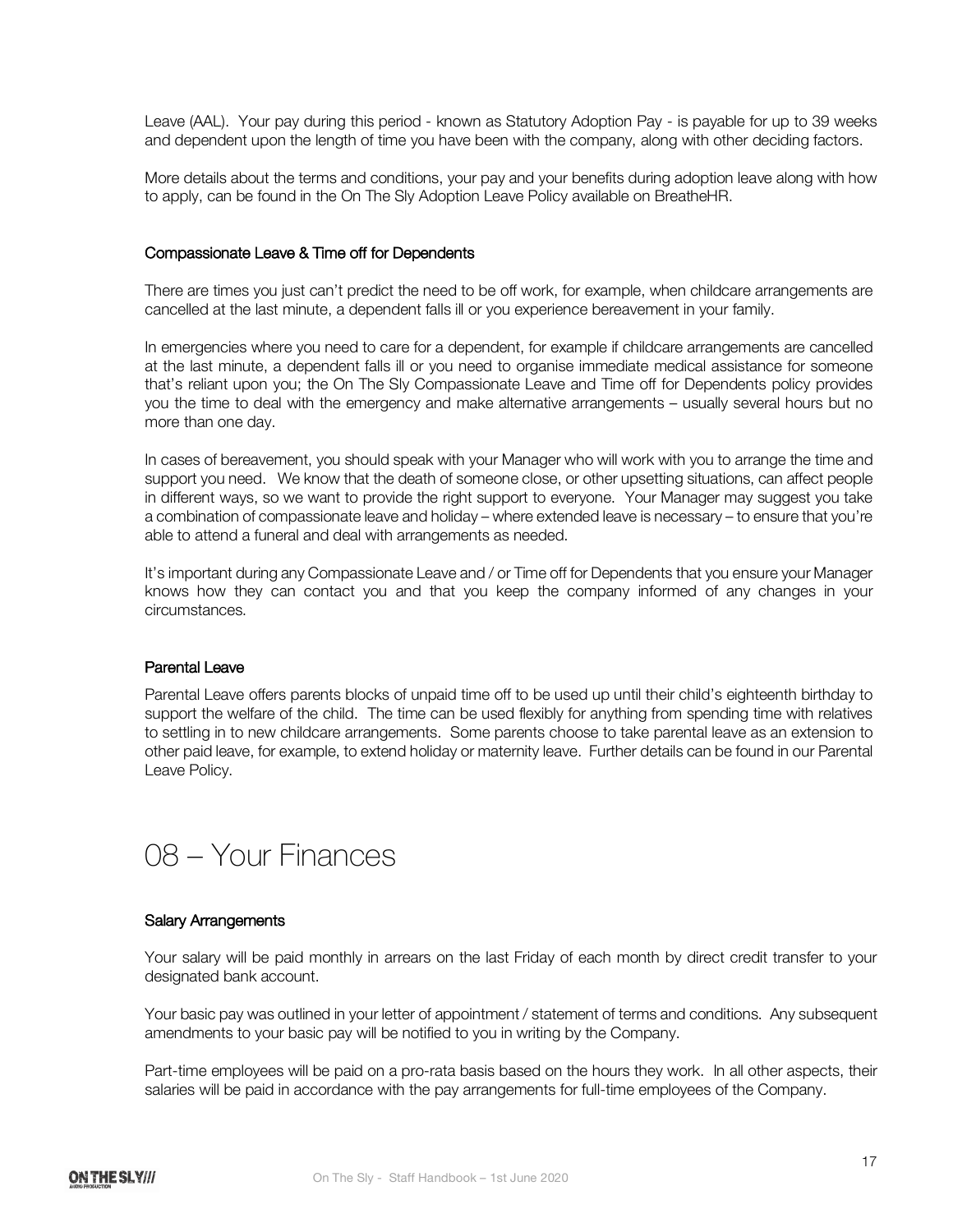If any queries arise with regard to pay, or if it looks as if a mistake has been made, speak to your line manager immediately so that they can take appropriate action. Unless agreed otherwise, any pay errors, whether of over or underpayment, will be rectified in the next salary payment.

Appropriate deductions will be made from pay including income tax and National Insurance contributions (NIC's), which are subject to each employee's earning level, family status and the number of hours worked.

Salary reviews take place annually and may be increased at the Company's discretion without affecting other terms of your employment. There is no obligation to award an increase. In the case of notice being served by either party to terminate employment, no salary review will be made.

# **Overtime**

Overtime is defined as all hours worked in excess of your full-time contracted hours, which has the prior explicit approval of your manager.

Overtime is payable to posts where it has been arranged in advance by your line manager or the Directors. We often have large projects with a tight deadline, so if you're available to help out with it your overtime will be paid with your salary that month.

# Income Tax

If there are any changes in your personal circumstances which will affect your tax status, you should notify the Inland Revenue, who will automatically inform the Company of any changes to your tax code. Contact details can be found here: https://www.gov.uk/contact-hmrc.

# Statutory Sick Pay (SSP)

Most employees have a right to Statutory Sick Pay (SSP) as long as they earn more than the lower earnings level. SSP is not however payable for the first three qualifying days of absence. (A qualifying day is a day on which you are normally expected to work under your contract of employment).

There is a limit of 28 weeks' SSP in any one period of sickness or linked periods. (Periods of sickness are said to be linked if the second period starts within eight weeks of the end of the first period).

SSP is paid in the same way as ordinary pay and is liable to tax and National Insurance contributions.

### Pension Scheme

Assuming you are entitled to, you will be automatically enrolled in the Auto-enrolment Pension scheme with NEST, details of which you should have received from NEST. If you have not yet received this, please speak to the Directors. You may elect to opt-out of the scheme if you so wish, you may do so by completing the opt out paperwork sent to you by Nest. Please note that no member of the Company can advise you on whether you should join or not. If you are unsure, you should seek independent financial advice.

#### Expenses Claims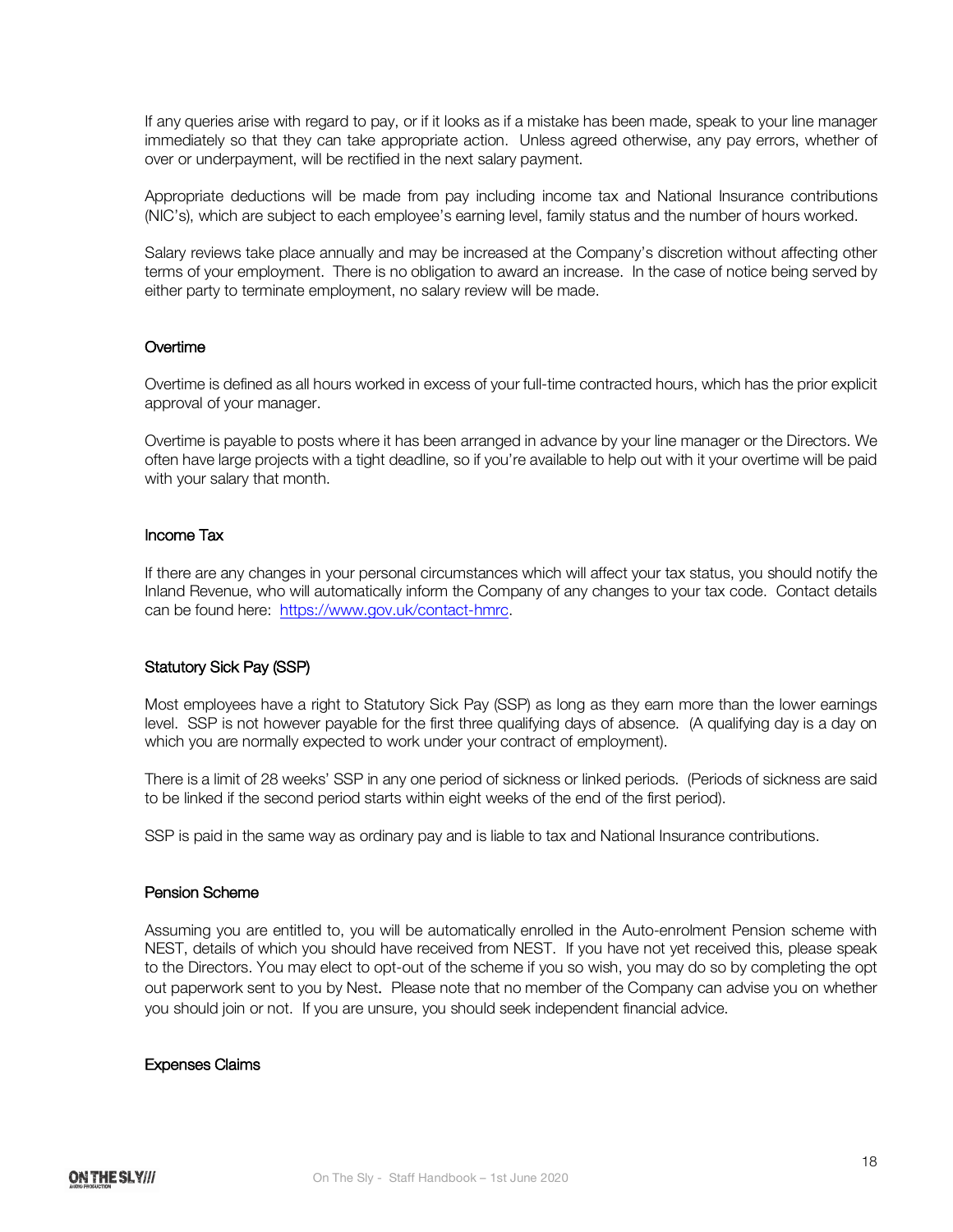Approved travel and out of pocket expenses incurred in connection with your employment will be refunded. If you are required to stay away from home overnight, all reasonable costs of travel, accommodation and meal will be met upon production of valid receipts.

# Business Travel and Expenses

On The Sly will reimburse reasonable expenses properly incurred by employees in accordance with the Expenses Policy, which can be found on BreatheHR. VAT receipts for all expenses must be retained and logged on the Expenses Form prior to being submitted for approval and payment.

Employees who do not have expense budgets must obtain prior written approval from their line manager before incurring costs. If, after reviewing the Expenses Policy, you are unsure whether an expense can be claimed, you must speak to your line manager before incurring any cost.

# Jury Service

If you receive a notice of jury duty you must notify your manager as soon as possible in order that arrangements may be made to cover your position. Whilst on duty you will be expected to work as much of your regularly scheduled work week as the jury duty schedule permits to the extent that combined time on jury duty and at work does not exceed the number of hours you are usually scheduled to work in a normal working week.

If you hold a position crucial to the operation of On The Sly, or in the event that your absence from work over a long period of time could cause hardship to the Company, we may require you to request deferral or excusal from your jury duty.

You are not entitled to be paid for any time spent on jury service, though you may claim an allowance from the court. The Company, at its absolute discretion, may make up the difference between this allowance and your full salary for the period on presentation of the allowance paid.

### Equal Pay

At On The Sly you can expect to be rewarded fairly for the knowledge, skills and competencies required for the role in which you're employed regardless of your gender. Whilst we believe we take a fair approach to reward and remuneration across the company, we encourage any questions in regard to Equal Pay to be raised in order that we can review specific circumstances and be certain that we are getting it right.

The On The Sly Equal Opportunities policy shares our commitment and procedures for dealing with queries or concerns.

### Updating your Personal Information

It is important that our records are correct, as inaccurate or out of date information may affect your salary or cause difficulties in situation where contact is required for emergencies. Please notify the Office Manager immediately of all changes in the following personal information:

- Name
- **Address**
- Telephone Number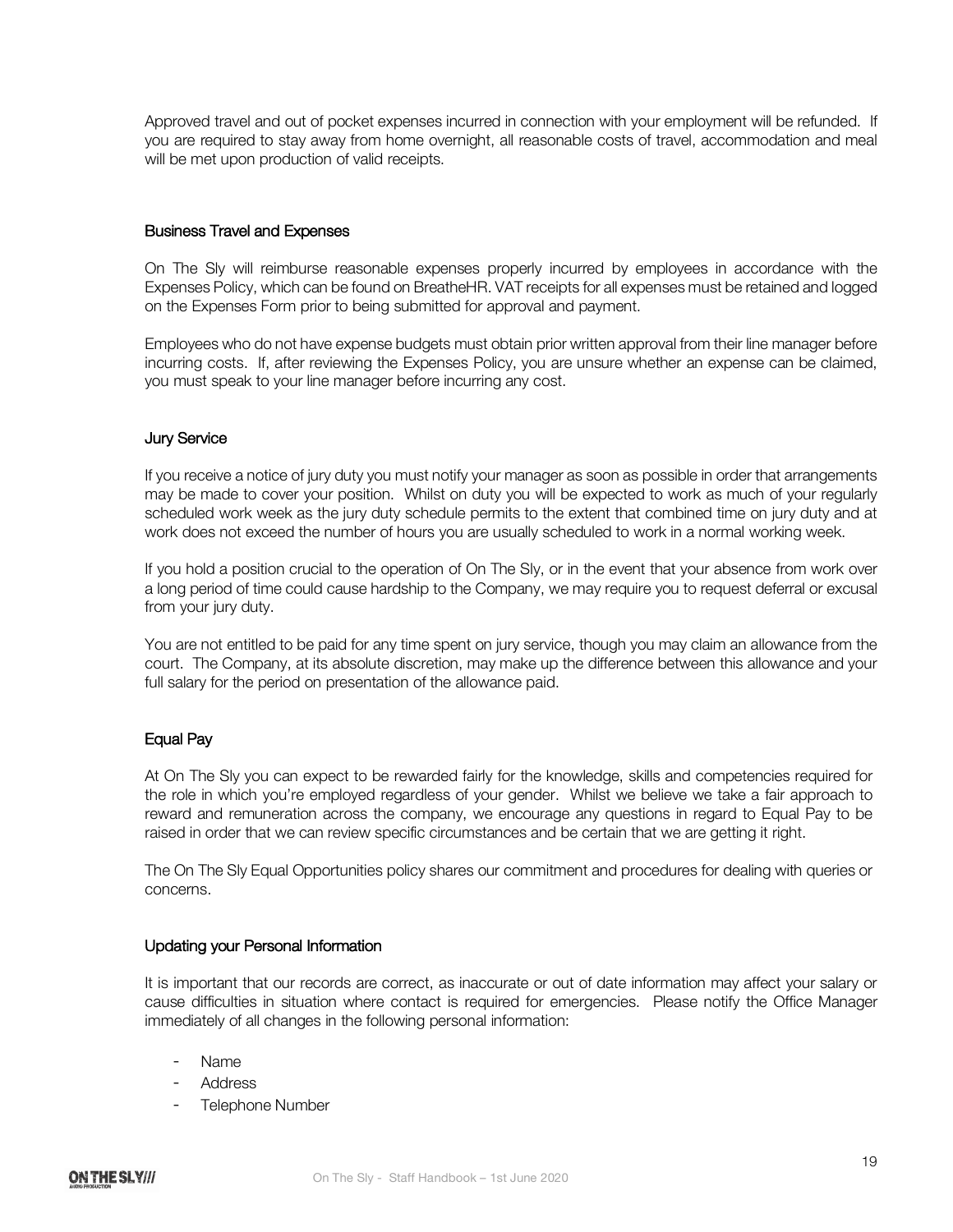- Bank Account Details
- Emergency Contact
- Driving Licence Penalties (if you are required to drive on Company business)
- Criminal charge, caution or conviction
- Conflict, or potential conflict of interest

We only hold personal data on employees in accordance with the provisions of the Company's Data Protection Policy, a copy of which can be found on BreatheHR.

# 09 – Our Support

Your manager should be your first line of contact to resolve any general questions, concerns or issues that you may have during your employment. Their role is to lead, support and guide the team through the business activities of their department.

The HR Team is also available to support you during your employment and will be happy to discuss any queries you may have. They can be contacted via:

Phoebe Richards 07956 000949 phoebe@bluemonday.ltd.uk

Everyone at On The Sly collectively contributes to the culture and working environment of the business. We welcome your support in ensuring that On The Sly is an enjoyable and rewarding place to work. We welcome new ideas and contributions to building, developing and sustaining our company culture and welcome all input – please share your thoughts with your line manager.